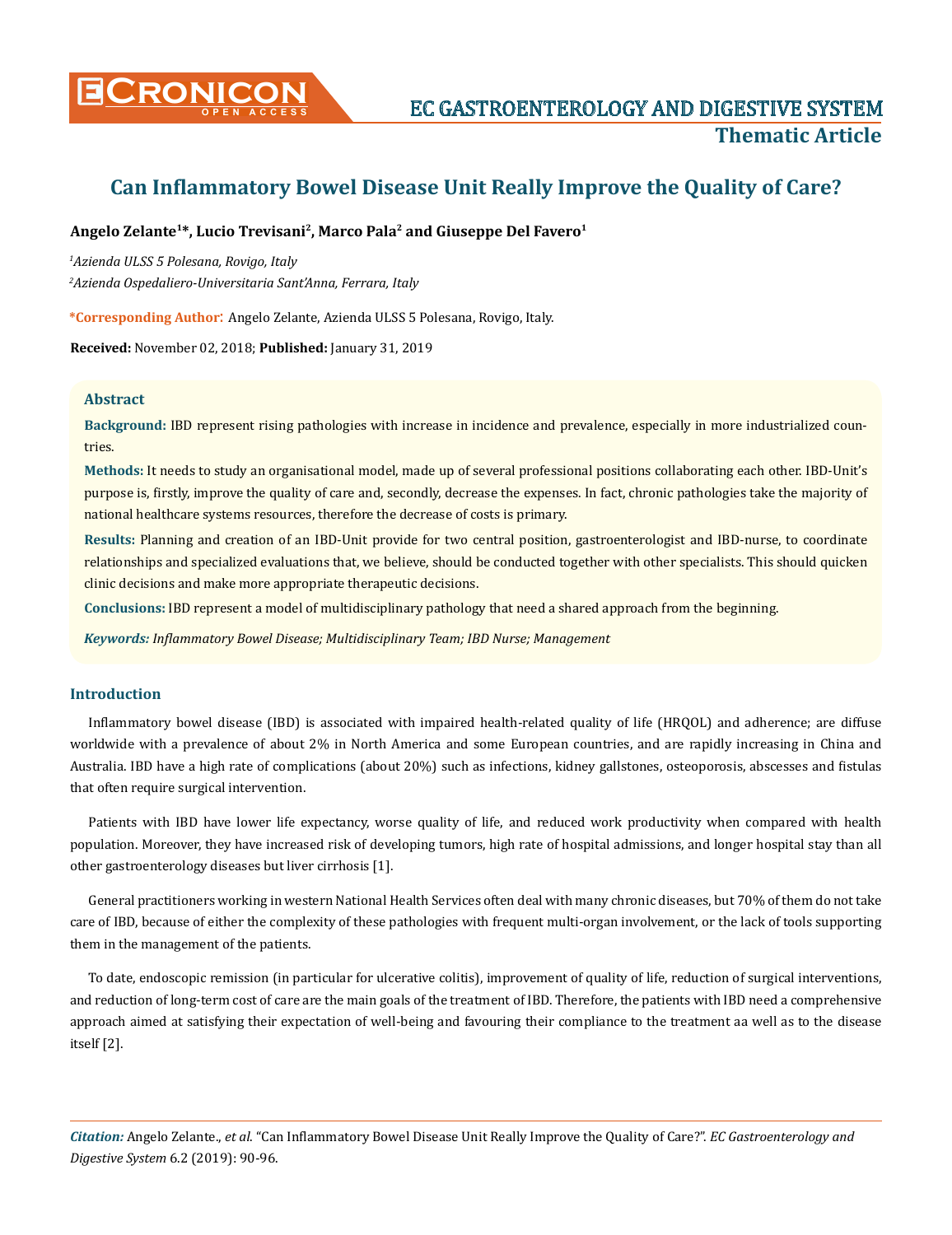#### **Methods**

#### **Objectives of the IBD Unit**

The IBD unit involves a multidisciplinary team aimed at shortening the time to the diagnosis, facilitating the care giving, and improving both the quality of life and clinical outcome. The multidisciplinary approach is necessary because of the multi-organ involvement of IBD that requires the expertise of different specialists. For instance, the perianal disease needs the contribution of radiologists, surgeons, and gastroenterologists, and when abscesses occur the drainage, seton placement, control of their correct placement, and therapy with TNF are sequential and complementary treatments linked to each other [3,4].

The IBD Unit involves several specialists who deal with the medical, biological, psychological, and organizational issues of the disease, planning the most suitable approach of care.

The core team of the IBD unit should be permanent and constituted by a gastroenterologist, a surgeon, a radiologist, a pathologist, a pharmacist, and a nurse experienced in IBD. The team goes beyond the idea of patient as an "object" that has to be cured, planning the most suitable approach of care (multidisciplinary evaluation). The team promotes individual duty to encourage adequate life-styles to maintain singular and common health; it guarantees the monitoring of supplied services quality and starts shared paths with socialhealth territorial net [5].

#### **Core team IBD**

The core team of IBD is constituted by a main and steady unit that should accurately organize meeting with patients, with other specialists, and instructive and scientific meetings to improve every team member [13].

Main unit should consist of a gastroenterologist, that coordinates and manages the activity of team, together with another main position for efficiency, the IBD-specialist nurse. There should also be: a surgeon, for abdominal surgery in IBD, in every way IBD show up; a radiologist, to understand clinical requests and reinterpret radiological images linking to the specific clinical case; a pathologist, to diagnose made biopsies precisely; a pharmacist, a rising position, responsible for the use of expensive and hospital exclusive drugs [7].

We could also define the members of an accessory team, essential when asked: the dietician, that defines behaviour therapy, is critical with young patients; the psychologist, debated role in literature, should reduce flare-ups. However, psychological and psychotherapeutic training remains essential to turn on new coping mechanisms. Caseworker seems to get greater relevance about the management of familiar background. Furthermore, a dedicated paediatrician should be present, to deal with transition to adolescence, in addition to the treatment of paediatric patients [6,9,11].

In account of immunologic disease IBD-linked incidence and high rate of extraintestinal involvements, it needs to provide for a dedicated rheumatologist; to completion, by demand as accessory but resolved, there should be a dermatologist, an oculist and an infectious disease specialist (the latter has been considered in team after the application of immunosuppressive drugs).

Scientific team meetings - about biological therapies, management of polyps in IBD and dysplasia, psycho-social management of patients, etc… are essential to enhance IBD-team quality and efficiency, updating single members. Team meetings are also necessary to manage the approach of care for complex patients, that require specialized expertise, since gastroenterologist does not deal with necessary expertise to solve extraintestinal involvements [8].

The professional role that underlines an eminent team is the surgeon, that should have a specific interest and appropriate experience [12]. The interaction between surgeon and gastroenterologist has to be defined inside a clear organization and go beyond individual opinion. Surgical direction has to be collective and shared between gastroenterologist, surgeon and patient [14,15].

*Citation:* Angelo Zelante., *et al*. "Can Inflammatory Bowel Disease Unit Really Improve the Quality of Care?". *EC Gastroenterology and Digestive System* 6.2 (2019): 90-96.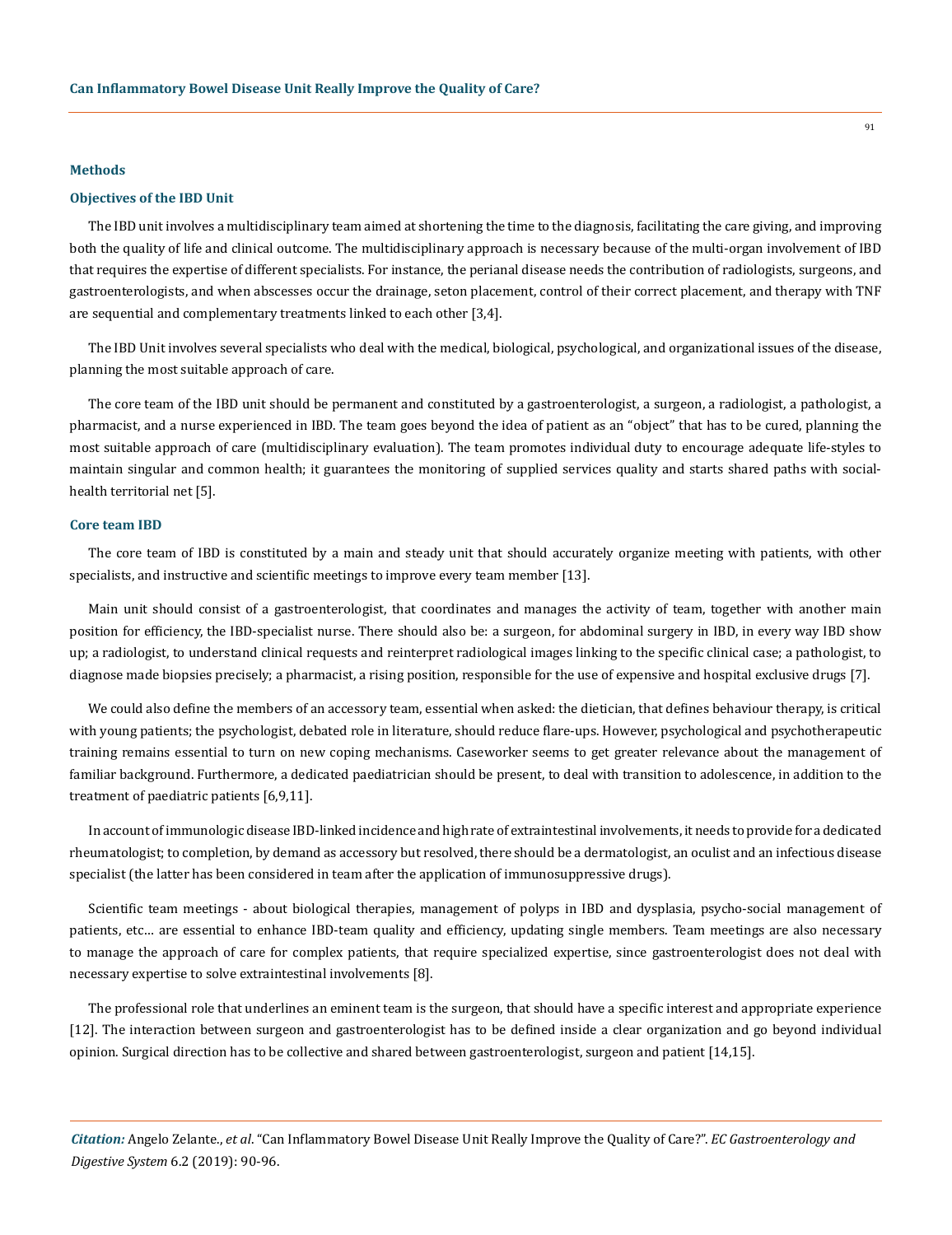It is important that reconstructive surgery, as ileo-anal pouch, is performed in a reference centre, to manage potential complications with a specialized surgeon [16].

A fundamental targets of multidisciplinary team is to ensure the access to urgent gastroenterological visit; there should also be accesses and dedicated spaces to specialist visits.

In a specialist surgical visit setting has to be a room, for example, for stoma management. A devoted endoscopic room for IBD patients should have appropriate tools to follow-up (for example magnification chromo-colonoscopy). Concerning radiology should be considered reserved visit for ultrasound, CT, MR [18].

Another aim is to define quality markers to evaluate diagnosis and follow-up, treatment efficacy, hospital unit features, enrolment process, continuous training.

As said previously, the interaction between team members has to be well defined. Team activity has to result in adhesion to guidelines: for example, standardise and documented reports, recorded diagnosis at first visit, therapeutic algorithm including since primary care to specialized visit, parameters to choose hospitalisation and, possibly, surgery [14].

To consumers, team has to provide didactic material to healthcare education, to follow-up management; furthermore, it is necessary encourage patients' forum and patient open days.

Patients are motivated to read up informations, achieved from recognized IBD organizations.

Within the team, an overlooked role is patients' association's delegated, that should have a central position to mediate treatment, compliance with treatment, dates and follow-up [10].

Furthermore, the same patient belongs to team; therefore, shared meetings have to be congruent to patient requests.

If there are not suitable quality of care and shared management, a single centre competences should also be advanced, but that centre is few useful. There are several experts able to manage various IBD manifestations, but few definitive if not a member of a multidisciplinary team.

NICE guidelines specify, for certain, need for multidisciplinary approach to IBD: "discuss the disease and associated symptoms, treatment options and monitoring: with the person with ulcerative colitis, and their family members or careers as appropriate and within the multidisciplinary team (the composition of which should be appropriate for the age of the person) at every opportunity" [24].

Apply the principles in Patient experience in adult NHS services (NICE clinical guideline 138).

#### **IBD nurse: Complex approach to outpatient visit**

IBD nurses "appeared" in UK hospital to find a solution for several patient problems: access to the gastroenterology team during periods of exacerbation was poor and that prolonged periods of ill health had an impact on patients' home lives, sexual relationships and work life.

The level of understanding that patients with IBD had about their condition and its management was poor, infact a considerable number of patients were unable to describe the pathology of their condition and the rationale of their therapeutic management patients are educated around coping mechanisms, pregnancy, lifestyle choices, holiday and travel, smoking cessation, nutritional status, compliance with medication, colorectal cancer and osteoporosis awareness.

Long-lasting waiting times, provided data - sometimes scarce - and patient need for answers to specific questions and psychological support make basic nurse figure that has to develop a care plan for complex patients [19].

Didactic and informative role has to share and clarify the effect of IBD in daily life, support to management a disease that should remain invisible in social setting, hide symptoms and signs.

*Citation:* Angelo Zelante., *et al*. "Can Inflammatory Bowel Disease Unit Really Improve the Quality of Care?". *EC Gastroenterology and Digestive System* 6.2 (2019): 90-96.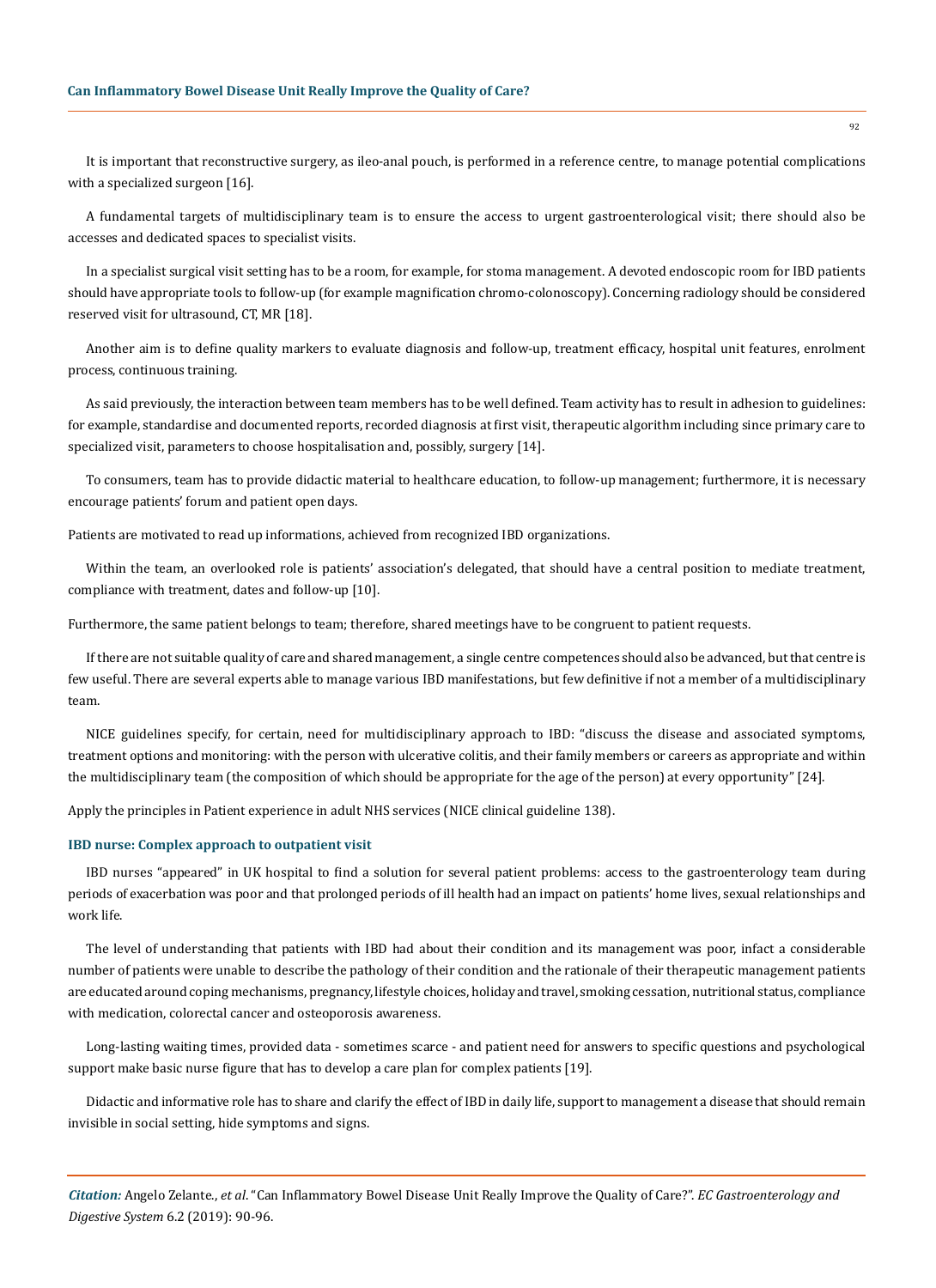Between various tasks of IBD nurse is to encourage access to services, reorganize specialized outpatient activity, organize listening and reception points with qualified staff (filter action), collaborate with psychologist for individual meeting, or promote support group.

IBD nurse has a head role to inform the patient, support expressing doubts to adjust prejudices, identify personal and social resources, guarantee entourage to diagnostic, healthcare path and monitor motivational aspects [20].

Traditional outpatient clinic roles are: review of patient's medication, symptoms, blood tests, endoscopies, radiology reports to provide diagnosis and follow-up (expert advice and information; monitoring of drug related AE; in cases of disease worsening or therapy resistance)

- Further diagnostic investigations
- • Specific therapies
- Regular appointments.

However, episodes of remission and flare-up are not predictable so a flexible organization is needed when dealing with patients suffering from IBD.

A more tailored care is:

- **Feasible**
- **Effective**
- Safe
- Cheaper.

Nurses in the IBD outpatient clinic offer more than merely picking up tasks which have been discarded by the medical profession:

- Behaviors, skills and personal attributes displayed by IBD specialist nurses make a real difference to patient care.
	- o Helpline provider: Information provider; Rapid access manager.
- Case manager
	- o Inpatient discharge
	- o Therapy manager
	- o Paediatric transition care
- **Educator** 
	- o Counsellor
	- o Smoking cessation support for CD patients
- **Researcher**

Promoting relationship with healthcare (improving compliance), allowing patients to rearrangement resources and react to disease, simplify rehabilitation, supporting patient to free himself from physician dependence, encouraging prevention and care capacity (patient empowerment), improving best condition for patients to take part in healthcare decisions, beyond informed consent, assuming a coresponsability in his own health management [21].

#### **Costs management**

When an over-structure is proposed, it needs to analyse what and how it offers and the organization. If it's true that exist a staff and technologies related price, there is also an organizational process related ideational price that can make just supportable the previous

*Citation:* Angelo Zelante., *et al*. "Can Inflammatory Bowel Disease Unit Really Improve the Quality of Care?". *EC Gastroenterology and Digestive System* 6.2 (2019): 90-96.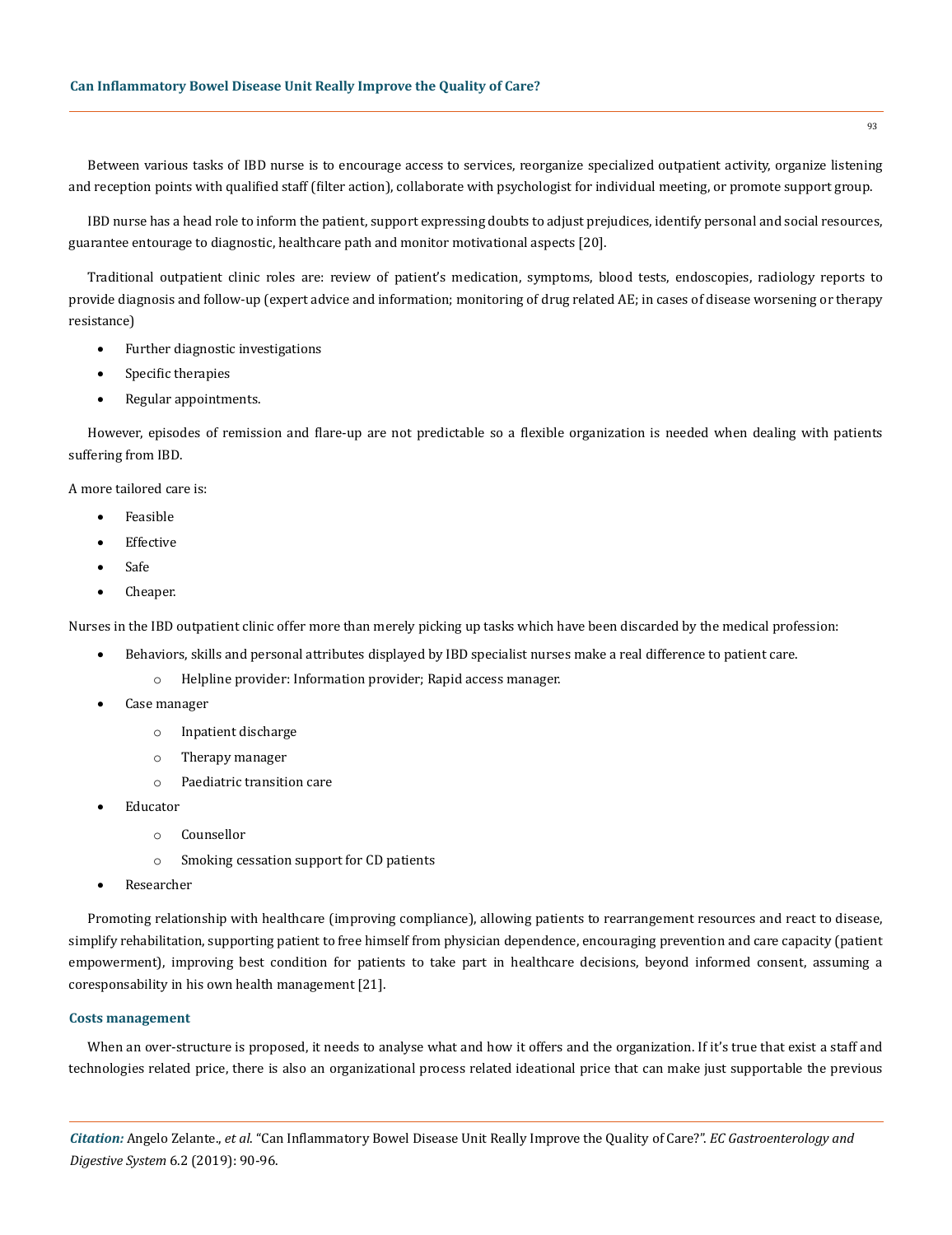costs. Crohn's disease and ulcerative colitis represent a worldwide social issue with elevated costs for society. The elevated healthcare standards involve very expensive but efficient therapies. The aims are remission maintenance and reduction of complications, improving the quality of life. All that previously seems an increase of expenditure, represents a huge and incalculable a reduction of indirect costs. The improvement of plan and efficiency, with optimization of resources application (diagnostic and therapeutic) implicates a minimal initial increase of costs, about human resources, but entails, as a result in the medium and long term, an improvement of quality of care with the same assistance devoted time [23]. Other studies are necessary to evidence the decrease of costs, real aim for health system. The goals are deospitalization and outpatient management: these two goals decrease direct and indirect costs significantly [22]. The establishment of control mechanisms for participants is important to start a multidisciplinary project. Firstly, there is plan ideation, then a study for real feasibility, literature data evaluation, target identification and a preliminary study of resources usage. Audits should be considered to allow all processes for change and improvement. The multidisciplinary team has to share updating and verifying errors meetings

## **Conclusions**

In addition to the clinical application of advances in treatment and monitoring, the availability of new therapies for the treatment of IBD has raised expectations of improved outcomes, i.e., achieving and sustaining deep remission. The establishment of standards for treatment and service delivery, together with aligning process will help to achieve these aspirations.

Inflammatory bowel diseases have become a rapidly expanding and dynamically changing challenge. Patients care improves with the IBD-unit planning, if patient is integral part. Actually, it needs a leader, that decides which professional figure is necessary every time, on the other and it is also essential the availability to be involved, also without an institutional role but giving own professionalism,

The responsibility for therapeutic decision remains personal but has to be shared between experts. In our IBD unit, the basic responsibility should be given to the gastroenterologist, that has several linking to deal with every disease manifestation [17]. A presented time to patient care should be determined, allowing meeting with every expert. Many different visits are not the solution, also if specialized, but it needs an evaluation in presence of the gastroenterologist and answer to specific questions (therapies - investigations - solutions). Therefore, IBD Unit is a clear but also invisible, based on interpersonal and not always definable relationships, structure. Quickening clinic decisions keep high-level quality of care and consequently decreasing costs for health system. Taking care of patient is not just an organizational model, but the expression of attention for singular patient (tailored), that is not the treatment of one apparatus but of a syndromic expression of one disease. IBD extraintestinal manifestations are not pathologies linked to one disease but epiphenomenons of that, although needing of several experts. This is also explicated in latest ECCO guidelines: "Up to 50% of patients with inflammatory bowel disease experience at least one extra-intestinal manifestation; the management of complex extra-intestinal manifestation should be discussed in a multidisciplinary team meeting".

Realizing aspirations by aligning standards in IBD clinics at an individual patient level key actions taken by healthcare professionals at diagnosis and monitoring continuing care can help to optimize their care. At an institutional level these aspirations can be met by aligning processes and standards of care. Inside the team, ask the colleagues, ask about problems and solutions (Proactive approach), ask about experience (Ideas and results),ask the patients (Patient centered care), that is to say discuss with (and learn from) colleagues, and talk to the consultant and negotiate with administrators, too!

## **Bibliography**

- 1. Ruemmele FM., *et al*[. "Consensus guidelines of ECCO/ESPGHAN on the medical management of pediatric Crohn's disease".](https://www.ncbi.nlm.nih.gov/pubmed/24909831) *Journal of Crohn's and Colitis* [8.10 \(2014\): 1179-1207.](https://www.ncbi.nlm.nih.gov/pubmed/24909831)
- 2. Bennett AL., *et al*[. "Improving quality of care in inflammatory bowel disease: What changes can be made today?"](https://www.ncbi.nlm.nih.gov/pubmed/24713174) *Journal of Crohn's and Colitis* [8.9 \(2014\): 919-926.](https://www.ncbi.nlm.nih.gov/pubmed/24713174)
- 3. Bennett AL., *et al*[. "Tools for primary care management of inflammatory bowel disease: do they exist?"](https://www.ncbi.nlm.nih.gov/pmc/articles/PMC4402293/) *World Journal of Gastroenterology* [21.15 \(2015\): 4457-4465.](https://www.ncbi.nlm.nih.gov/pmc/articles/PMC4402293/)

*Citation:* Angelo Zelante., *et al*. "Can Inflammatory Bowel Disease Unit Really Improve the Quality of Care?". *EC Gastroenterology and Digestive System* 6.2 (2019): 90-96.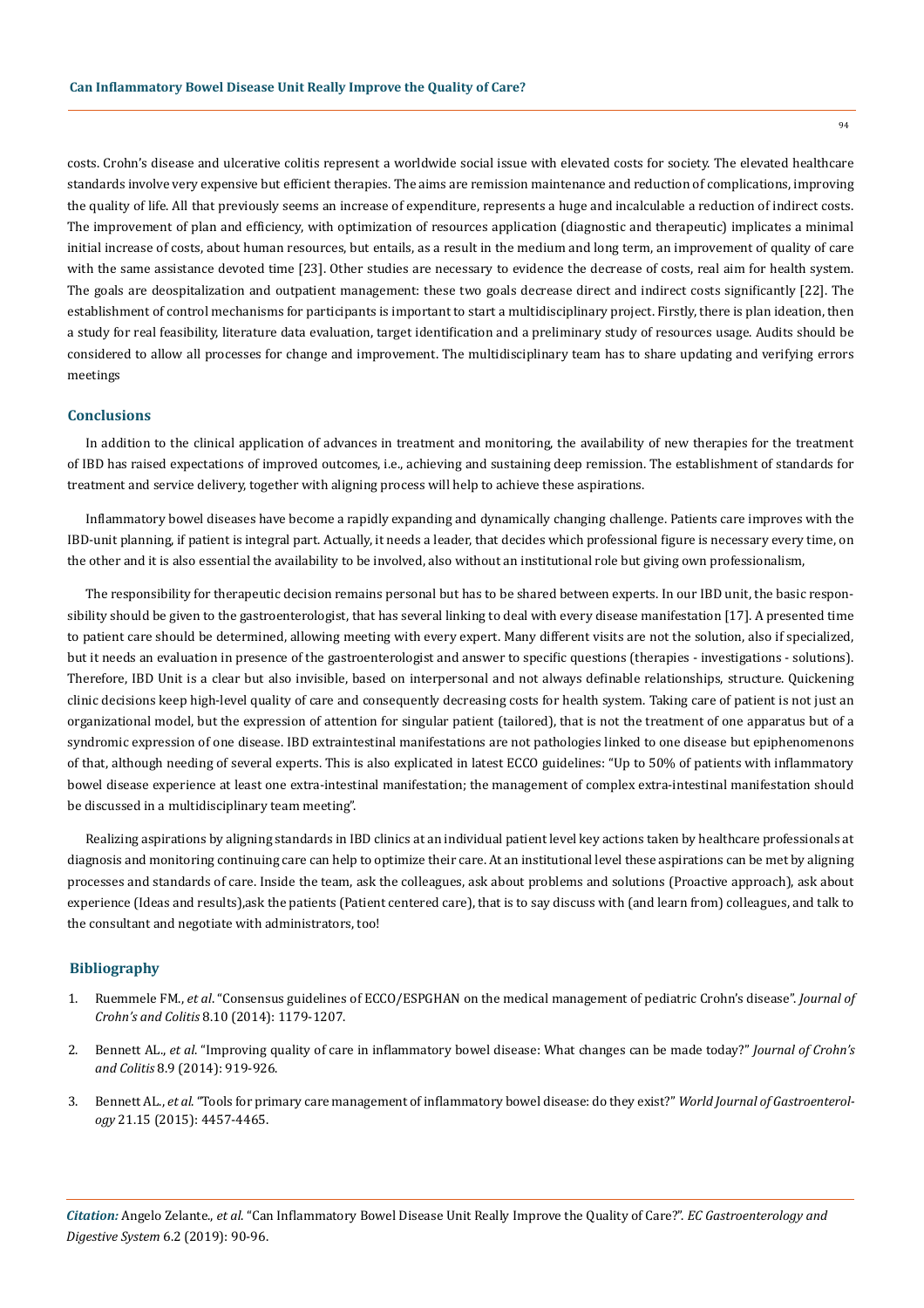- 4. Gecse KB., *et al*[. "A global consensus on the classification, diagnosis and multidisciplinary treatment of perianal fistulising Crohn's](https://www.ncbi.nlm.nih.gov/pubmed/24951257) disease". *Gut* [63.9 \(2014\): 1381-1392.](https://www.ncbi.nlm.nih.gov/pubmed/24951257)
- 5. Ruemmele FM., *et al*. "Consensus guidelines of ECCO/ESPGHAN on the medical management of pediatric Crohn's disease". *Journal of Crohn's and Colitis* 8.10 (2014): 1179-1207.
- 6. Burisch J., *et al*[. "Health care and patients' education in a European inflammatory bowel disease inception cohort: an ECCO-EpiCom](https://www.ncbi.nlm.nih.gov/pubmed/24439390) study". *[Journal of Crohn's and Colitis](https://www.ncbi.nlm.nih.gov/pubmed/24439390)* 8.8 (2014): 811-818.
- 7. Tabibian A., *et al*[. "Predictors of health-related quality of life and adherence in Crohn's disease and ulcerative colitis: implications for](https://www.ncbi.nlm.nih.gov/pubmed/25559754) clinical management". *[Digestive Diseases and Sciences](https://www.ncbi.nlm.nih.gov/pubmed/25559754)* 60.5 (2015): 1366-1374.
- 8. [Windsor A and Forbes A. "Is the multidisciplinary team essential for the future management of patients with inflammatory bowel](https://www.ncbi.nlm.nih.gov/pubmed/17573738) disease?" *[Colorectal Disease](https://www.ncbi.nlm.nih.gov/pubmed/17573738)* 9.6 (2007): 478-479.
- 9. DeFilippis EM., *et al*[. "Health Care Maintenance for the Pediatric Patient With Inflammatory Bowel Disease".](http://pediatrics.aappublications.org/content/138/3/e20151971) *Pediatrics* 138.3 (2016).
- 10. Chen JH., *et al*. "Review article: acute severe ulcerative colitis -evidence-based consensus statements". *Alimentary Pharmacology and Therapeutics* 44.2 (2016): 127-144.
- 11. Conigliaro P., *et al*[. "Impact of a multidisciplinary approach in enteropathic spondyloarthritis patients".](https://www.ncbi.nlm.nih.gov/pubmed/26554932) *Autoimmunity Reviews* 15.2 [\(2016\): 184-190.](https://www.ncbi.nlm.nih.gov/pubmed/26554932)
- 12. Fell JM., *et al*. "Management of ulcerative colitis". *[Archives of Disease in Childhood](https://www.ncbi.nlm.nih.gov/pmc/articles/PMC4853583/)* 101.5 (2016): 469-474.
- 13. Louis E., *et al*[. "Optimising the Inflammatory Bowel Disease Unit to Improve Quality of Care: Expert Recommendations".](https://www.ncbi.nlm.nih.gov/pubmed/25987349) *Journal of [Crohn's and Colitis](https://www.ncbi.nlm.nih.gov/pubmed/25987349)* 9.8 (2015): 685-691.
- 14. Gasparetto M., *et al*[. "The multidisciplinary health care team in the management of stenosis in Crohn's disease".](https://www.ncbi.nlm.nih.gov/pubmed/25878504) *Journal of Multidisci[plinary Healthcare](https://www.ncbi.nlm.nih.gov/pubmed/25878504)* 8 (2015): 167-179.
- 15. Schwartz DA., *et al*[. "Guidelines for the multidisciplinary management of Crohn's perianal fistulas: summary statement".](https://www.ncbi.nlm.nih.gov/pubmed/25751066) *Inflamma[tory Bowel Diseases](https://www.ncbi.nlm.nih.gov/pubmed/25751066)* 21.4 (2015): 723-730.
- 16. Bennett JL., *et al*[. "Optimizing perioperative Crohn's disease management: role of coordinated medical and surgical care".](https://www.ncbi.nlm.nih.gov/pubmed/25632191) *World Jour[nal of Gastroenterology](https://www.ncbi.nlm.nih.gov/pubmed/25632191)* 21.4 (2015): 1182-1188.
- 17. Tabibian A., *et al*. "Predictors of health-related quality of life and adherence in Crohn's disease and ulcerative colitis: implications for clinical management". *Digestive Diseases and Sciences* 60.5 (2015): 1366-1374.
- 18. Marzo M., *et al*[. "Management of perianal fistulas in Crohn's disease: an up-to-date review".](https://www.ncbi.nlm.nih.gov/pmc/articles/PMC4316082/) *World Journal of Gastroenterology* 21.5 [\(2015\): 1394-1403.](https://www.ncbi.nlm.nih.gov/pmc/articles/PMC4316082/)
- 19. Connell WR., *et al*[. "Changing face of care for patients with moderate to severe inflammatory bowel disease: the role of specialist](https://www.ncbi.nlm.nih.gov/pubmed/26178007) [nurses in the governance of anti-TNF prescribing".](https://www.ncbi.nlm.nih.gov/pubmed/26178007) *Internal Medicine Journal* 45.11 (2015): 1161-1166.
- 20. [Hall V. "Assessing and supporting patients who have IBD".](https://www.ncbi.nlm.nih.gov/pubmed/26012105) *Nursing Times* 110.47 (2014): 22-24.
- 21. Makharia GK. "Quality of care in Crohn's disease". *[World Journal of Gastrointestinal Pathophysiology](https://www.ncbi.nlm.nih.gov/pmc/articles/PMC4231511/)* 5.4 (2014): 462-466.